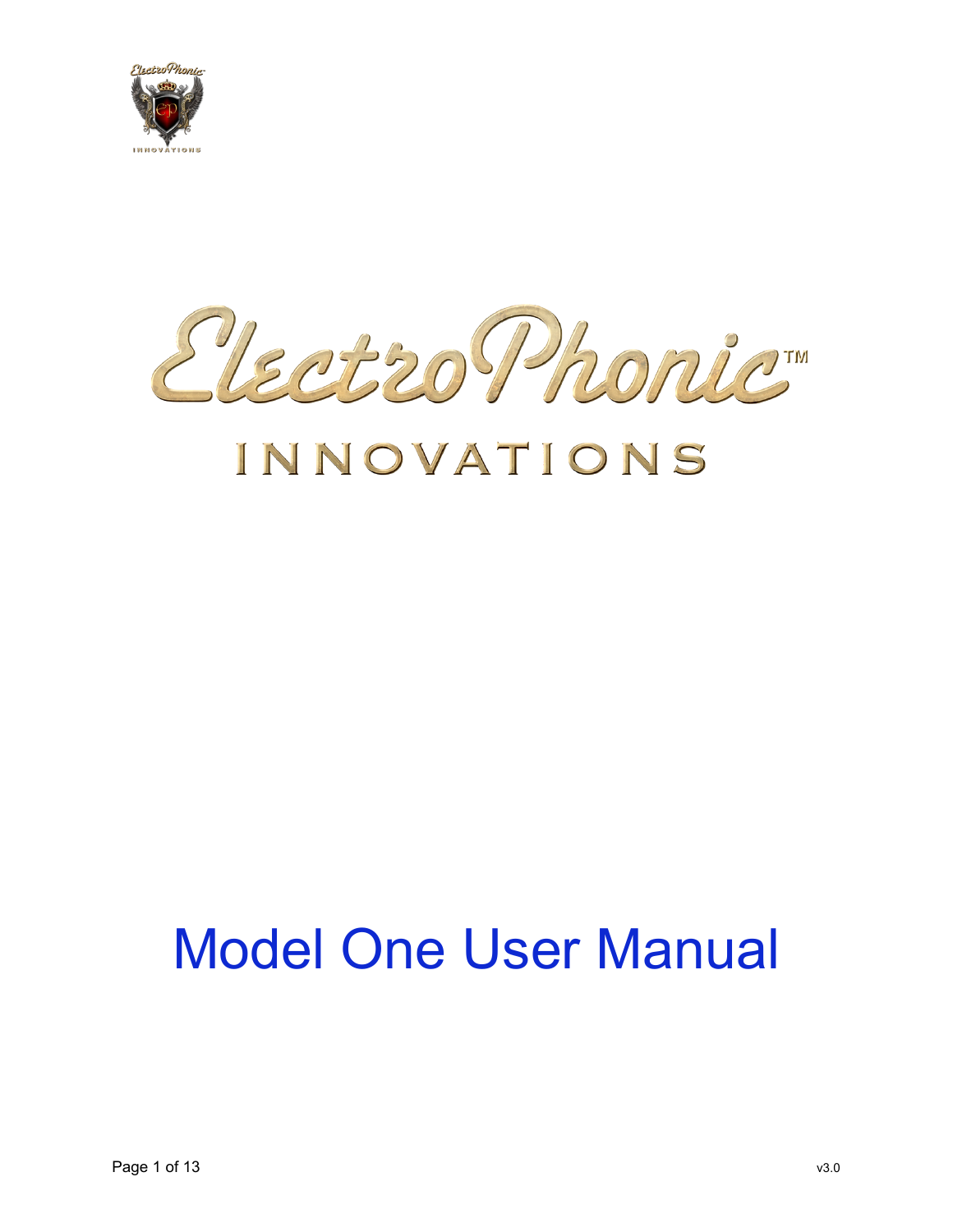

#### **1 Welcome!**

Model One is unlike any other guitar. This guide will help you get started making music.

As you learn your way around your guitar's controls, creating inspiring tones will become second nature.

#### **1.1 Model One Features**

Specifically, your Model One includes the following:

- Hardwood body
- All analog electronics
- Pre-amplifier
- On-board effects
- 18-watt dual channel power amplifier
- Dual full-range speakers
- Smart phone connectivity
- Rechargeable Li-ion smart power system
- 22 Frets 24.75" scale

Additionally, you have:

- Controls on the front of the guitar (PICKUP VOL, AMP DRIVE, MASTER VOL)
- Controls on the top of the guitar In the **CONTROL PANEL**
- Various inputs and outputs on the bottom of the guitar In the **JACK BAY**

#### **BYPASS MODE**

Your Model One powers up in **BYPASS MODE**. As the name implies, this mode bypasses the preamp gain stages.

In BYPASS MODE you have a warm, clean tone without overdrive.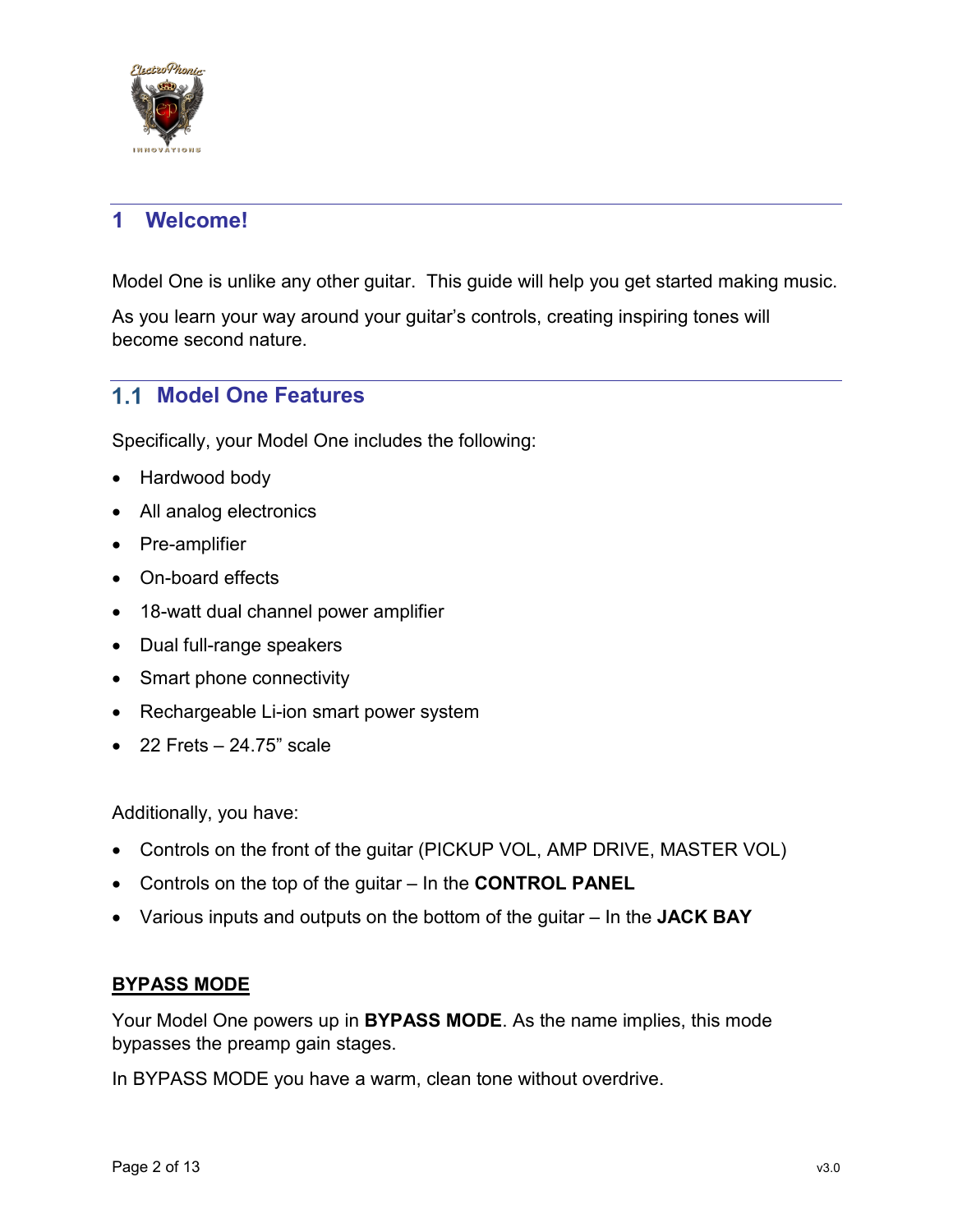

This is a great acoustic-type sound for strumming, fingerstyle, etc. and you can add DELAY and CHORUS effects - sweet!

This is also the setting you can use to plug into an amp (like a regular electric guitar).

#### **AMP MODE**

Push the BYPASS button to enter **AMP MODE**. (LED turns from GREEN to RED).

Now you have engaged the three slide-toggle switches to dial in various amp sounds. You also activated the GAIN CONTROL (middle knob on the front of the guitar).

The EQ controls are also active in AMP MODE.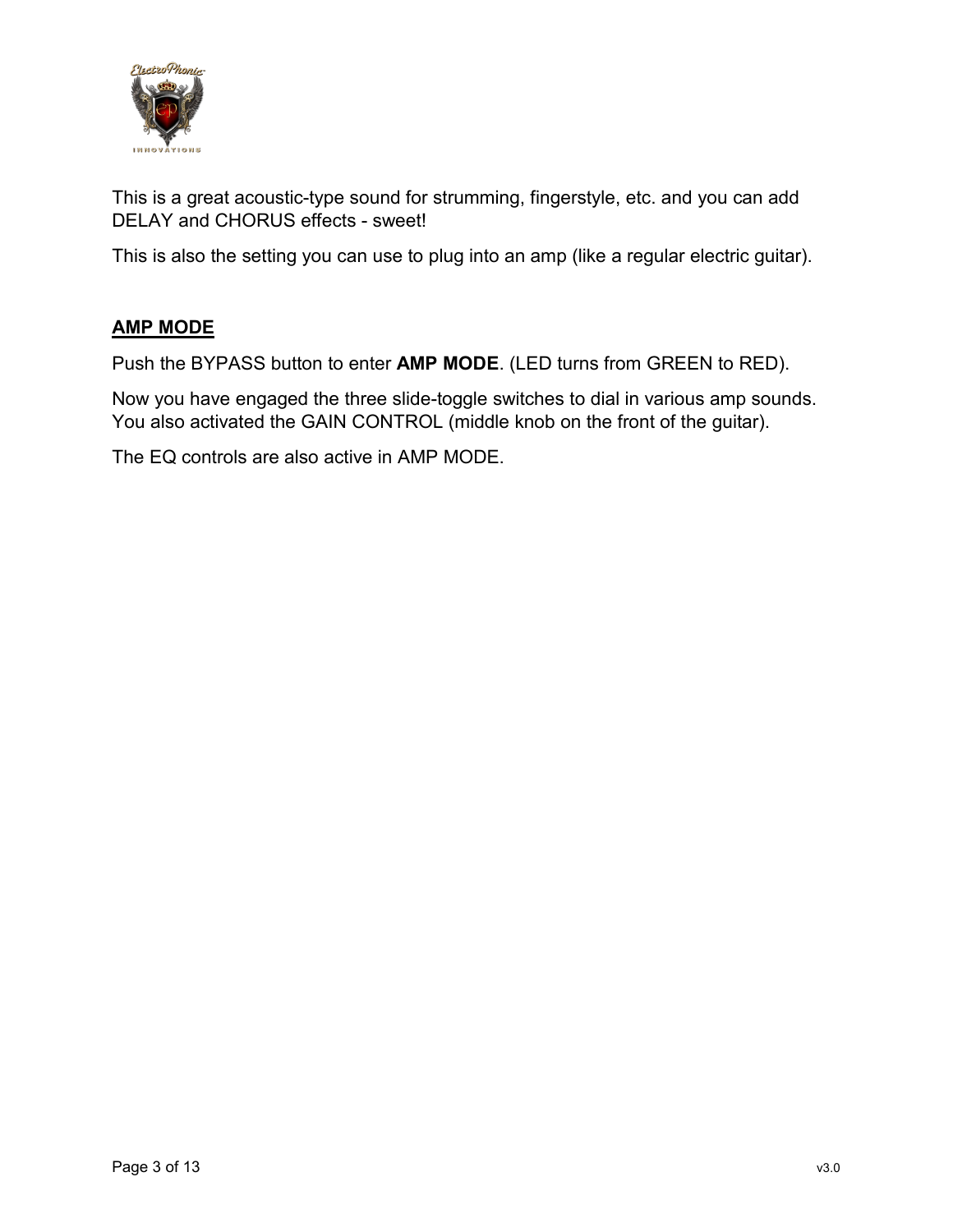

#### **2 Getting Started**

#### **2.1 Read Up on Your Model One**

We know that you probably don't think that you need to read the manual, but we recommend that you at least skim it. The Model One is a versatile music creation tool whose subtle attributes can be overlooked if you max out the knobs and start banging away.

#### **Unpack Your New Guitar**

Carefully unpack your guitar and accessories. This should be very straightforward.

#### DO NOT DISCARD THE SHIPPING CARTON.

In the specially designed shipping box you will find the following:

- Your Model One
- 4 NCR 18650 batteries
- A recharger that can be used globally may need a plug adapter.
- This Guide Since this guide is only available online, you should check back on our website periodically for updates.

#### **Charge Your Li-ion Batteries**

Your batteries arrive partially charged and although they may have a small charge, they should be fully charged before use. You've waited this long to get your guitar, what's another few hours.

As with any other battery charger, note the polarity of the batteries as you insert them in the charger.

The first charge will be the longest if you are using new batteries. Our experience is that this will take about 8 hours…. let's say "overnight."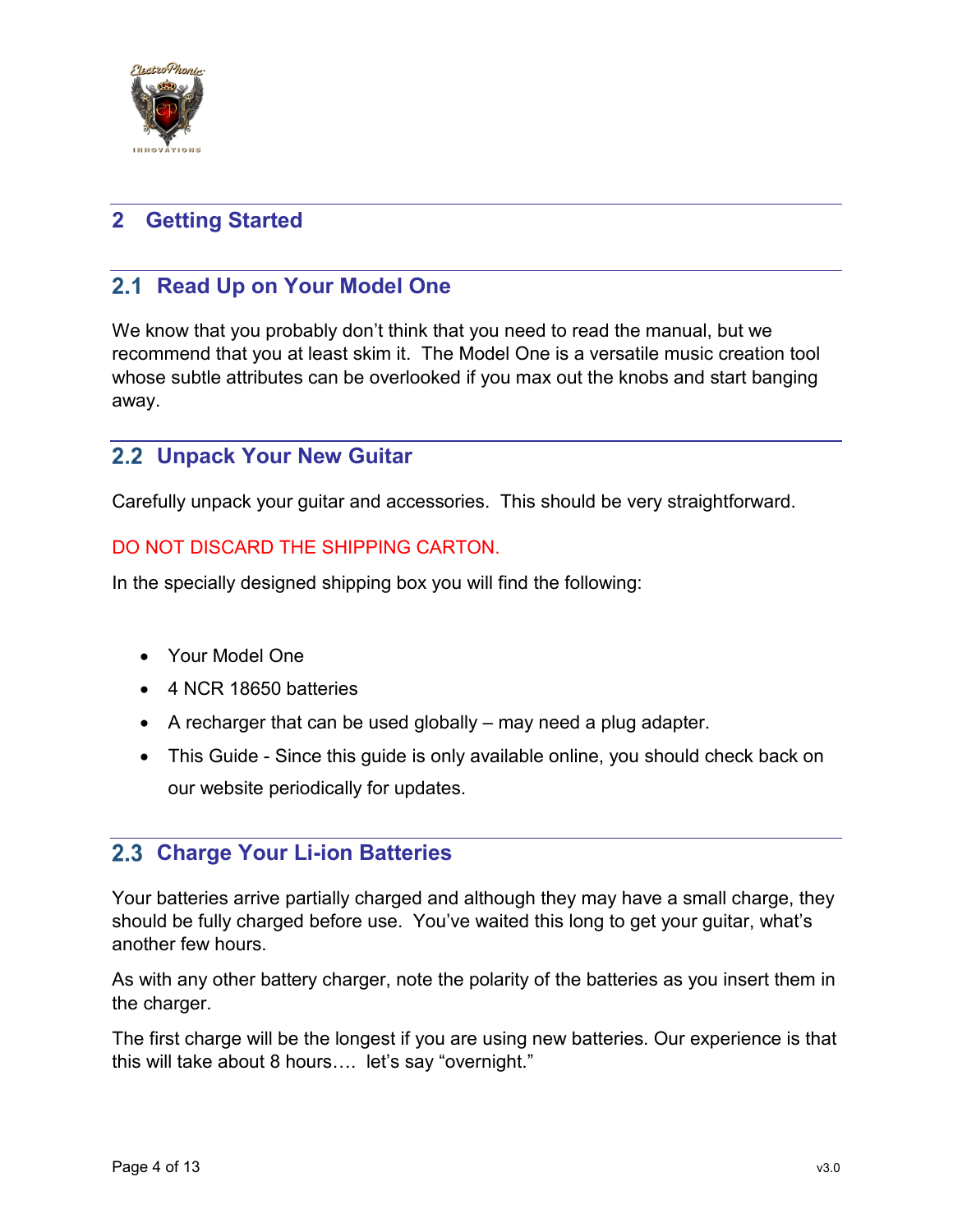

#### **Play, Play, Play**

As soon as your batteries are charged, insert them in the guitar's battery compartment (note the polarity again), and settle in for some fun.

Note

With certain settings your MODEL ONE will produce acoustic feedback, i.e. squeals, howls, etc. This is NORMAL!

If you have played through a high-gain amp or at high volume while near an amp you are familiar with this feedback.

Players like Jimi Hendrix created amazing music by artfully controlling feedback and "riding the wave." Manipulating your Model One's controls allows you to shape this feedback and bring it in and out during performances.

Experiment with the three knobs on the front of the guitar (PICKUP VOL, DRIVE, MASTER VOL) and the tone controls.

With practice, shaping and "playing" acoustic feedback becomes intuitive and reflexive.

Hint

Start with the DRIVE and MASTER VOL rolled down until you get a feel for the interaction of Model One's controls. Copy these CONTROL PANEL settings.

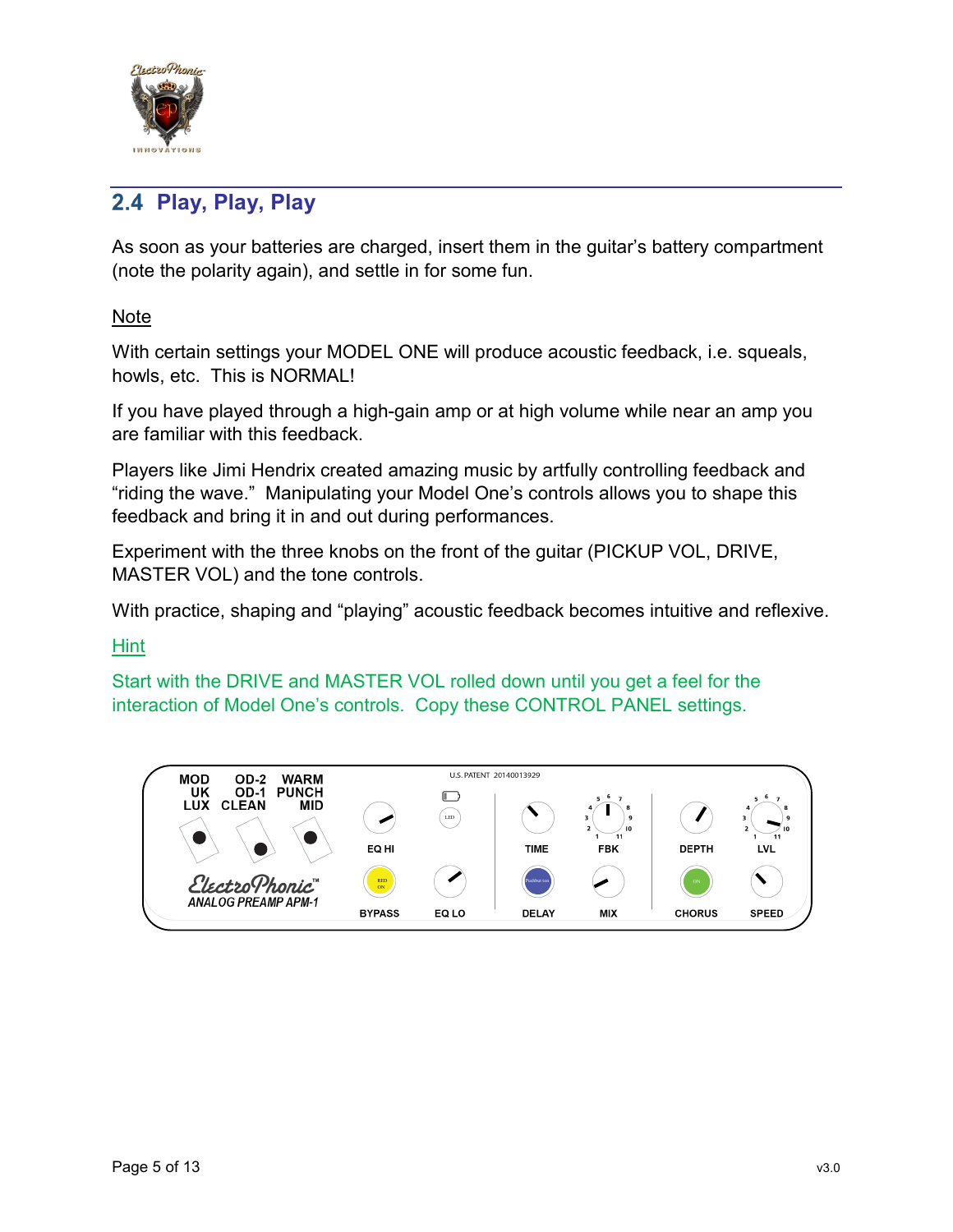

## **3 Features and Functions – All the Cool Stuff That Makes the Model One Unique**

Let's make this as simple as we can. There are 3 areas that require a few words. They are:

- The guitar's front knobs and toggle switch
- The CONTROL PANEL's switches and knobs
- The JACK BAY

#### **The guitar's front knobs and toggle switch**

The three pots on the front are:

- Master Volume Closest to strap pin. It is the final output control.
- Overdrive Middle pot of the 3
- Pickup volume Closest to the neck. This controls the output of the pickups before they hit the preamp.

#### **The Top CONTROL PANEL and It's Knobs**

The top CONTROL PANEL comprises the preamp controls, EQ, and effects.



#### **3.2.1 CONTROL PANEL**

The CONTROL PANEL is made up of four sections: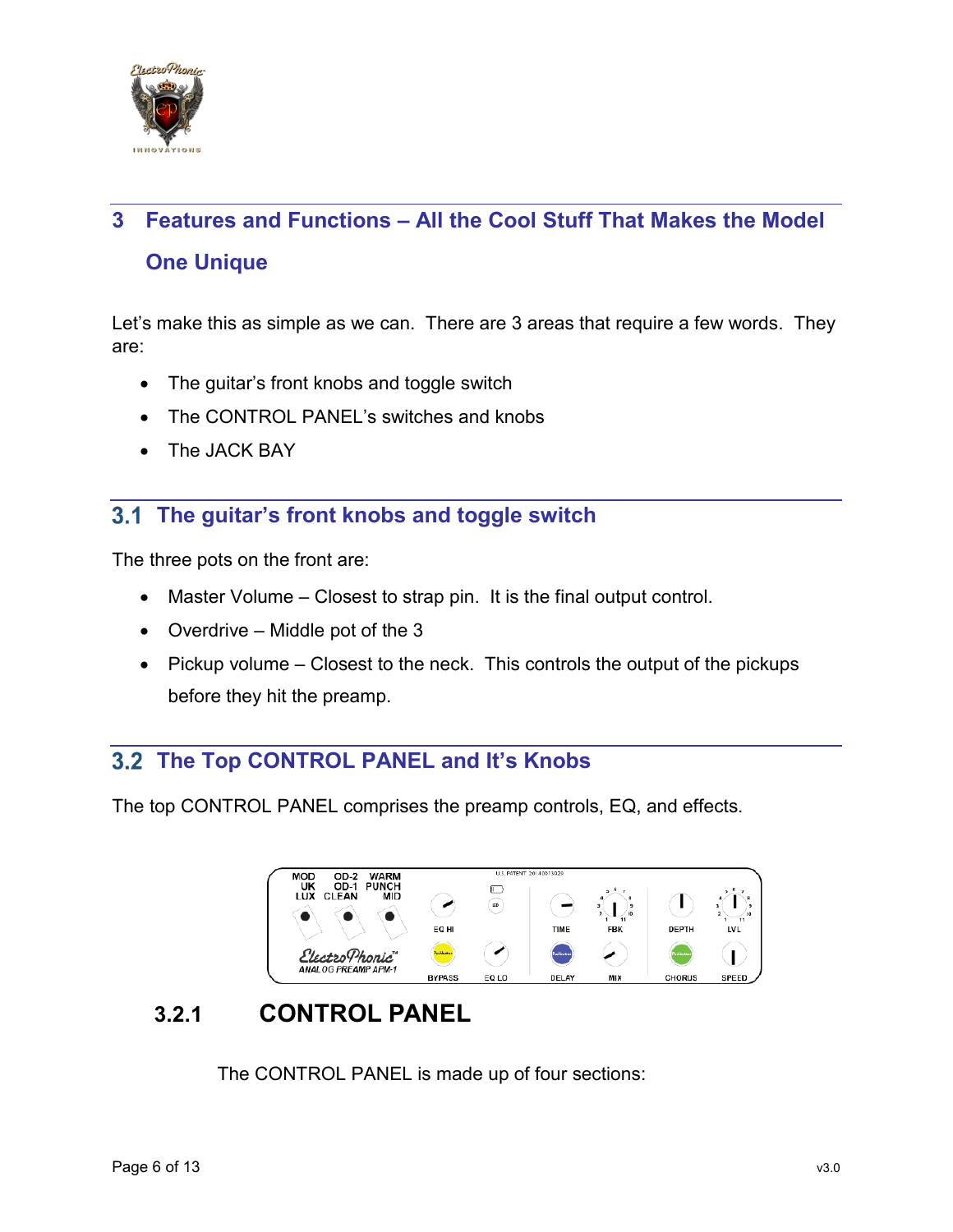

- Amp Controls
- EQ
- Delay
- Chorus

#### **3.2.2 CONTROL PANEL – PREAMP**



Each toggle switch has 3 positions that are labeled on the panel.

- Toggle switch 1 has MOD, UK, and LUX settings
- Toggle switch 2 has Overdrive  $-1$ , Overdrive  $-2$ , and Clean
- Toggle switch 3 has Warm, Punch, and Mid.

The Hi and Lo EQ (or equalizer) give you control over the sound contour. They are your tone controls.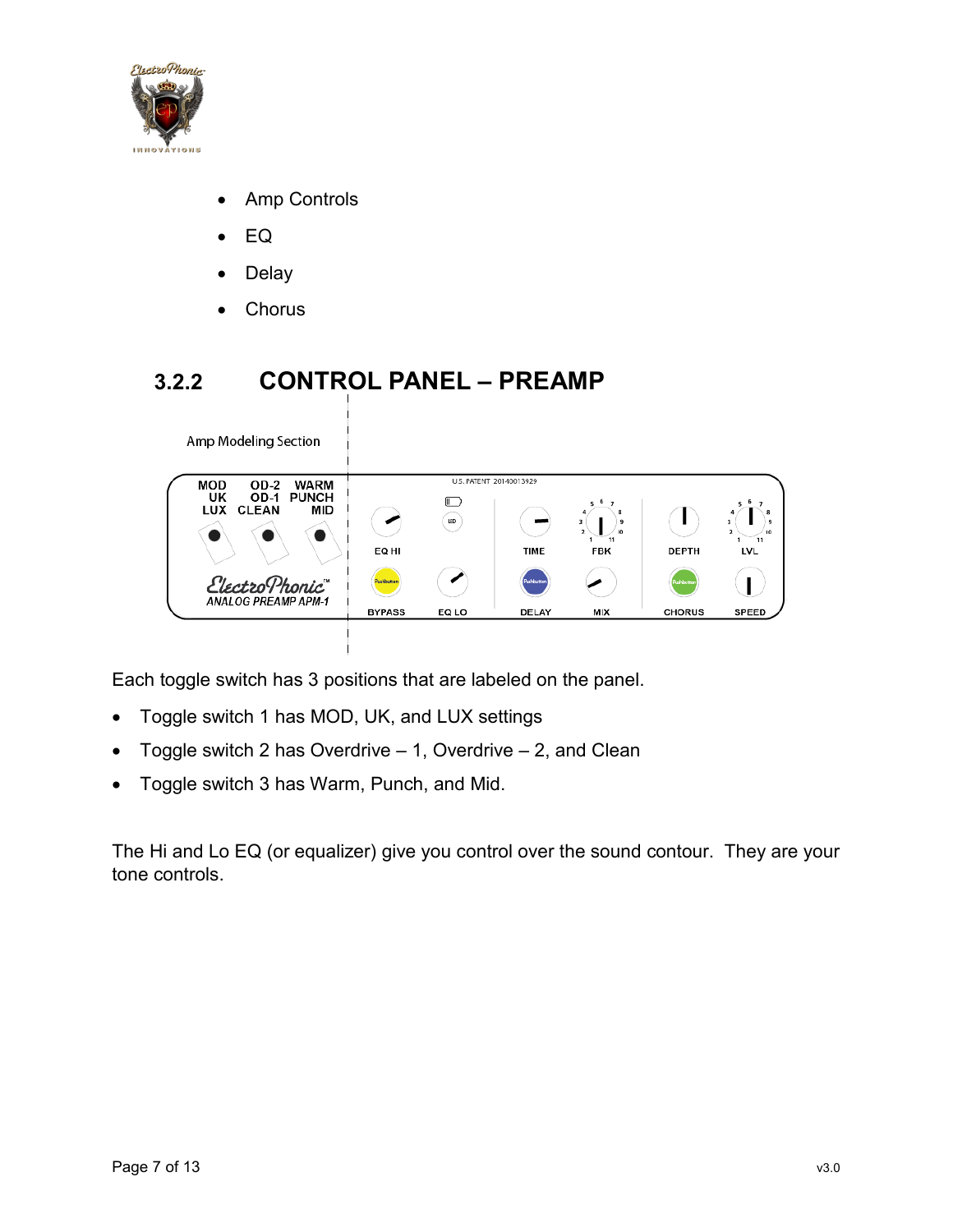



Push the illuminated switch to activate the DELAY module. Adjust the delay TIME, FBK (feedback/ repeats) and MIX (amount of delay).

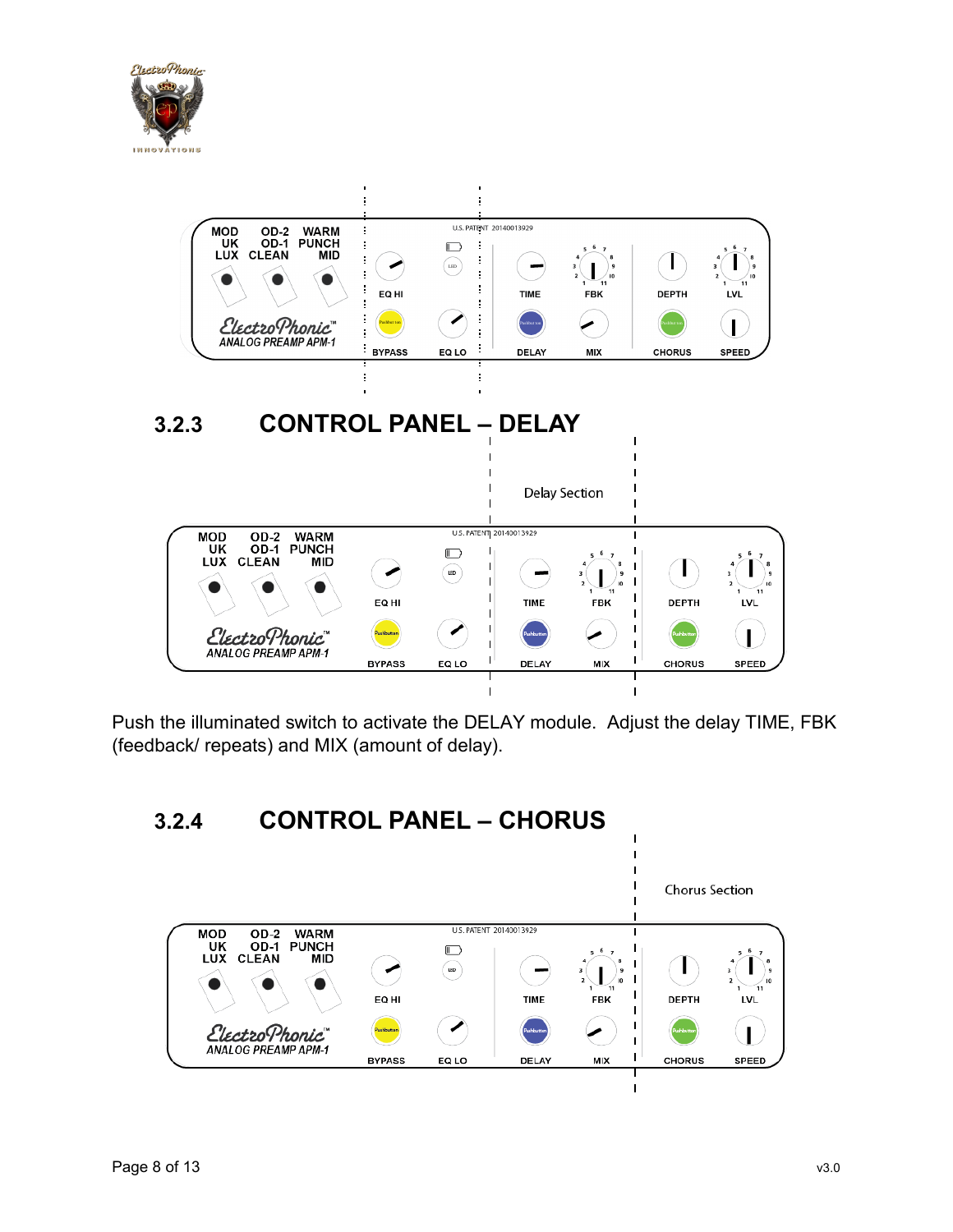

Push the illuminated switch to activate the CHORUS module. Adjust the chorus DEPTH (pitch), LVL (amount/ mix) and SPEED (modulation rate).

#### **JACK BAY**

The **JACK BAY** is where the various inputs and outputs are located. The ON/OFF rocker switch is also here.

Here you can interface with a smart phone, plug in headphones, and power your guitar with a DC power supply (wall wart).



Specifically, what you will see here are:

• DC-In jack used with a wall wart (power supply that plugs into the wall outlets). If and when you use this type of power supply, please be sure that you pay attention to the polarity: "center pin +."

\*\*\* If you want to buy a wall wart, we recommend the XP Power VEC50US15. A lot of voltage and amperage. You can find this power supply in a number of different places. Search on it and you will find.

Note: Using the wall wart will not charge your batteries. To do that you must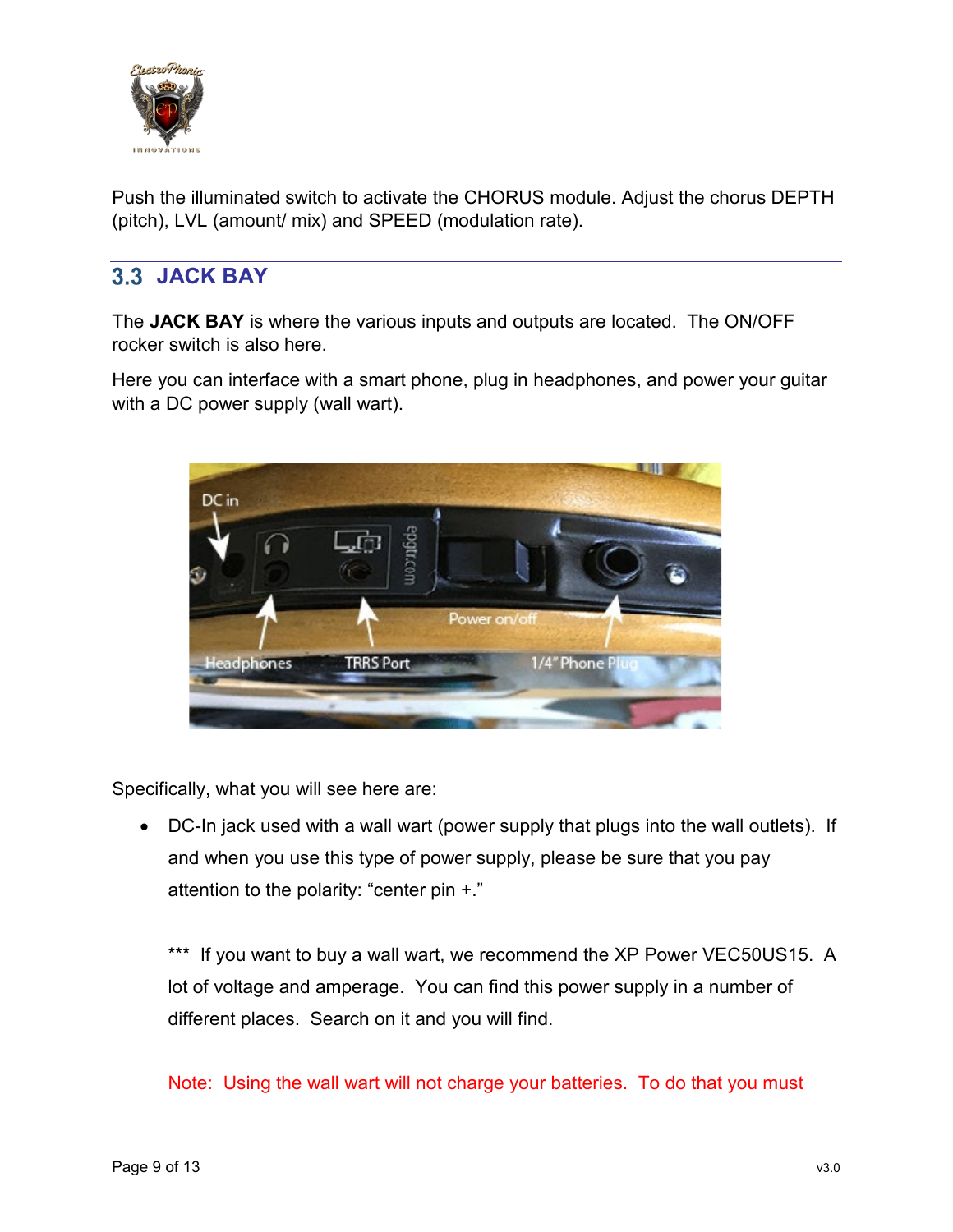

remove them from your guitar and put them into the external charger that we provided to you.

- The 1/<sub>8</sub>" headphone jack. When plugged into this jack the speakers are muted.
- The 1/<sub>8</sub>" TRRS jack. The smart phone interface.
- On/Off rocker switch. Turns the guitar on and off.
- The  $\frac{1}{4}$ " "Guitar Out" jack is used to connect you to external effects and guitar amp. This jack is mono. When a cable is plugged in, the speakers are muted.

Note: The Model One has an active (powered) preamp so, even when playing through an amp or other similar device, the power on your guitar must be switched on.

#### **Things That Could Go Wrong**

3.4.1 Your Model One is vibrating and feeding back

This can happen easily if you are pushing a lot of overdrive or speaker volume. You will likely feel the resonation in the body as well. Don't panic, turn down the Master Volume on the front of the guitar, turn down the Overdrive Level, and turn down the Pickup Level pots on the guitar's front face. Now start setting up your Model One again.

3.4.2 My Model One does not power up

Check your indicator LED on the front of the guitar. Chances are that it is not lit either. This usually means that the batteries are not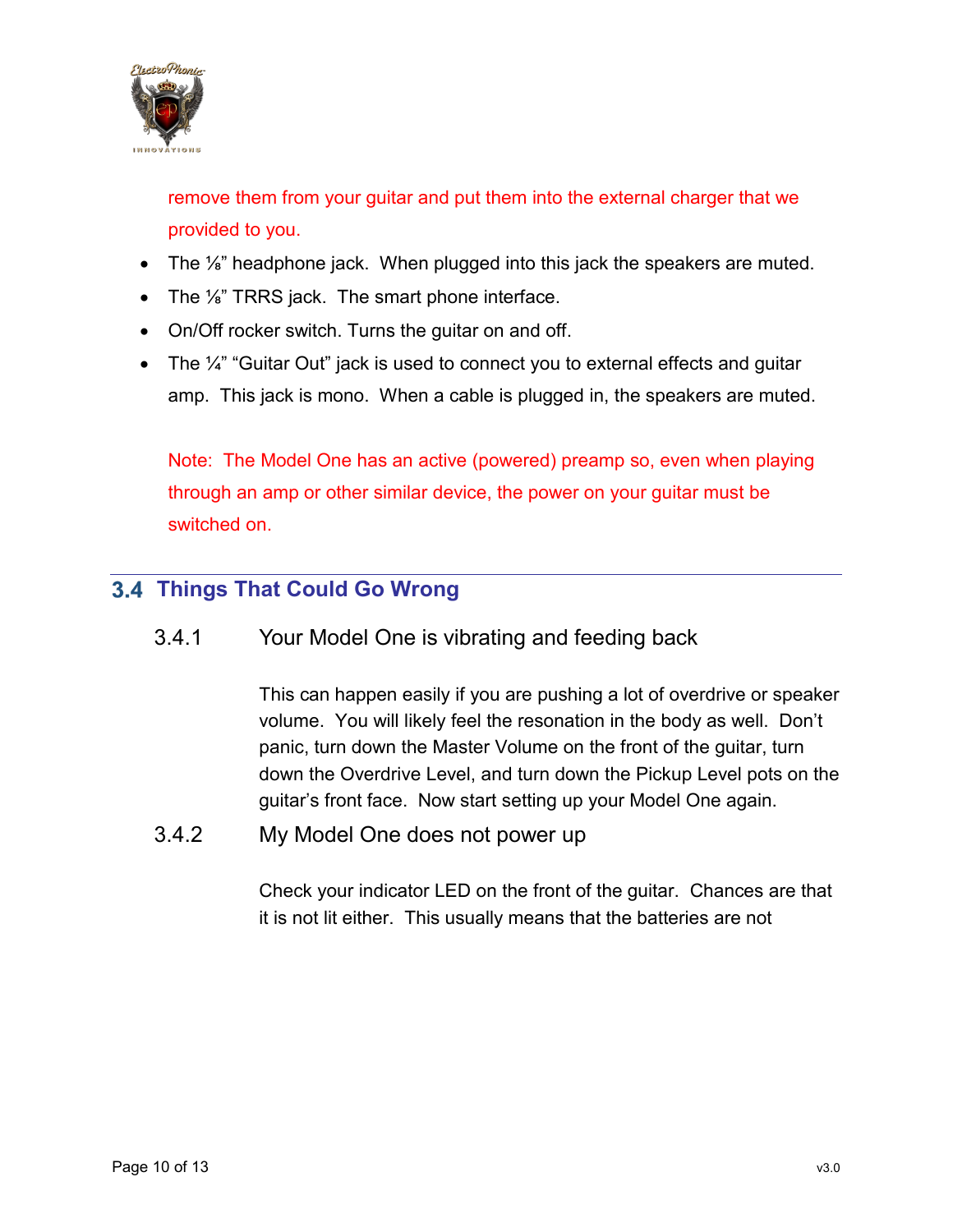

charged, been installed incorrectly, or not installed at all. Always check the polarity as well.

#### **4 Cool Feature Alerts**

#### **Feature Alert #1**

When you plug your Model One into a guitar amp via the  $\mathcal{V}$ " jack, you have access to the onboard DELAY and CHORUS effects. You can tweak the effects from the CONTROL PANEL.

#### **Feature Alert #2**

If you plug straight into a PA or workstation/ recording console, etc. you can use AMP MODE to get cool amp tones without needing a guitar amp.

#### **Feature Alert #3**

Plug your smart phone (or player, device, etc) into the TRRS jack to play along with backing tracks, or use various readily available software apps for recording, etc.

We've also used this jack for a [Bluetooth receiver](https://www.amazon.com/KOKKIA-iTRANSCEIVER-Bluetooth-Transceiver-Transmitter/dp/B00IQY5XKO) (link) to wirelessly connect to our smart phones.

#### **5 A Word About Your Warranty**

Your warranty is voided if you open the Model One and tinker with it. This is not the end of the world, but you need to be aware of that if you want to change out any components.

#### **6 Contact Us**

• [support@electrophonicinnovations.com](mailto:support@electrophonicinnovations.com?subject=A%20support%20question)

Our support hours are 9 am – 5 pm Pacific Time. During this period, we will endeavour to answer your questions within 2 hours.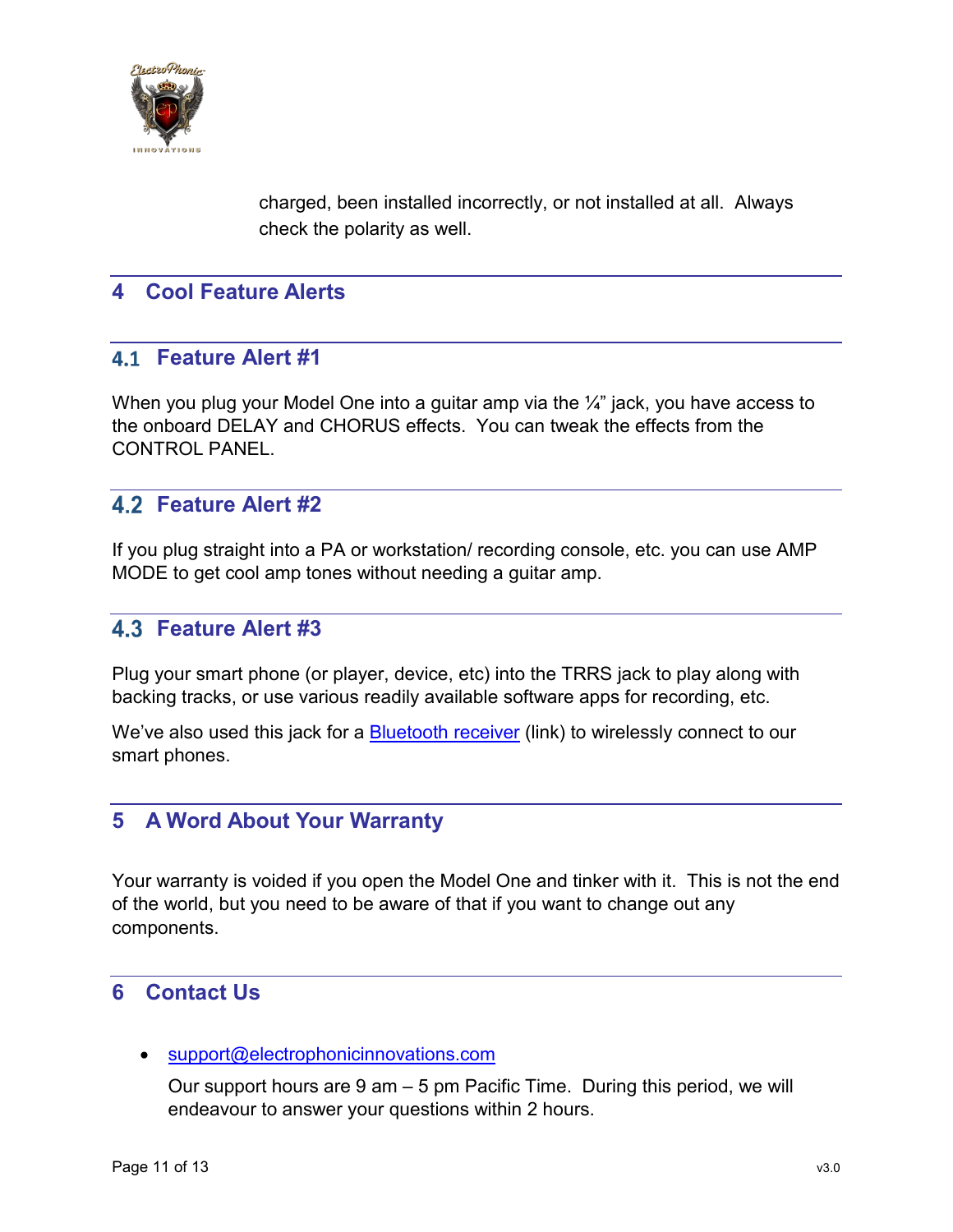